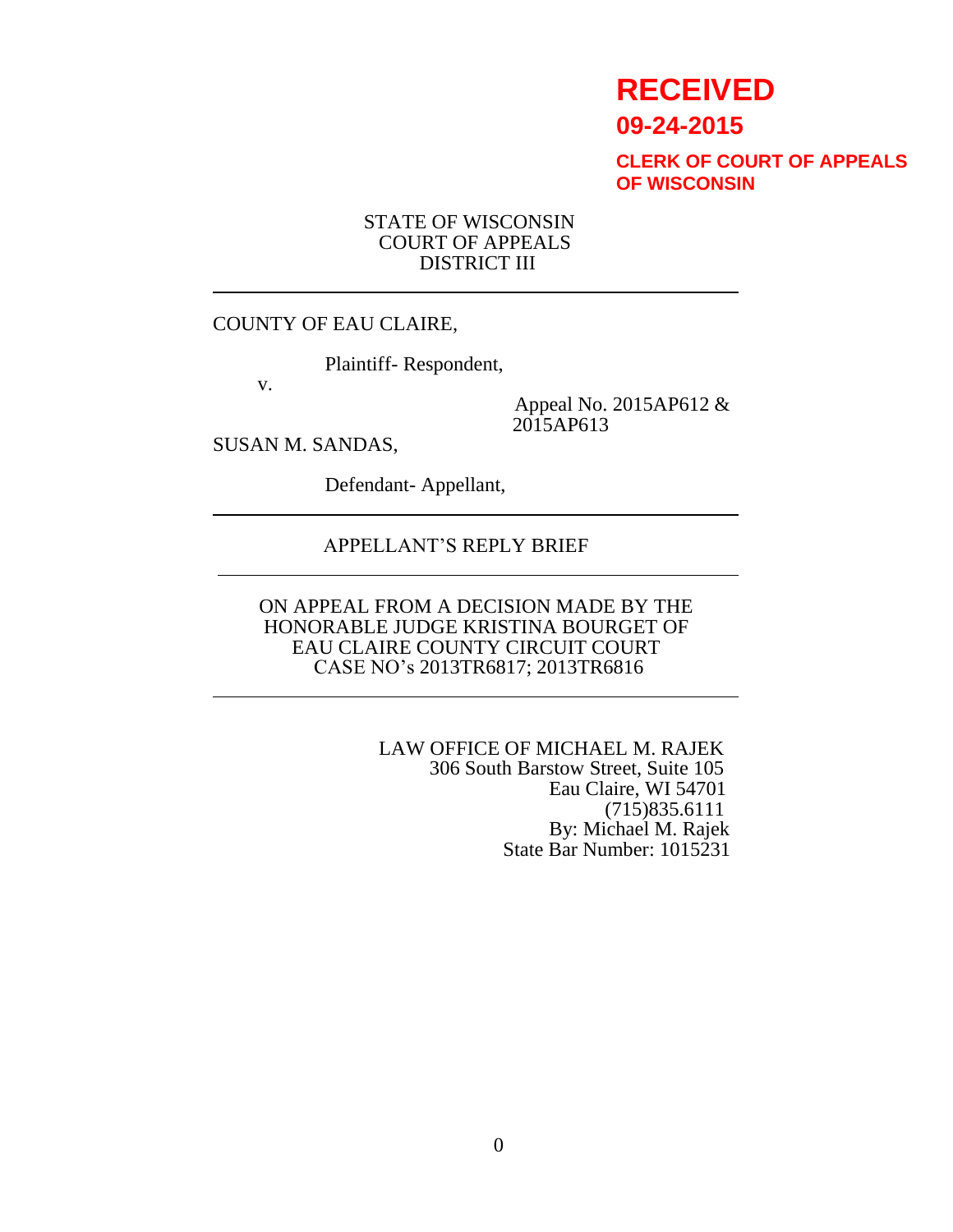# **TABLE OF CONTENTS**

| STATEMENT OF ARGUMENT AND ORAL PUBLICATION |  |
|--------------------------------------------|--|
| ARGUMENT IN REPLY TO THE STATE'S BRIEF     |  |
|                                            |  |
|                                            |  |
|                                            |  |
|                                            |  |
|                                            |  |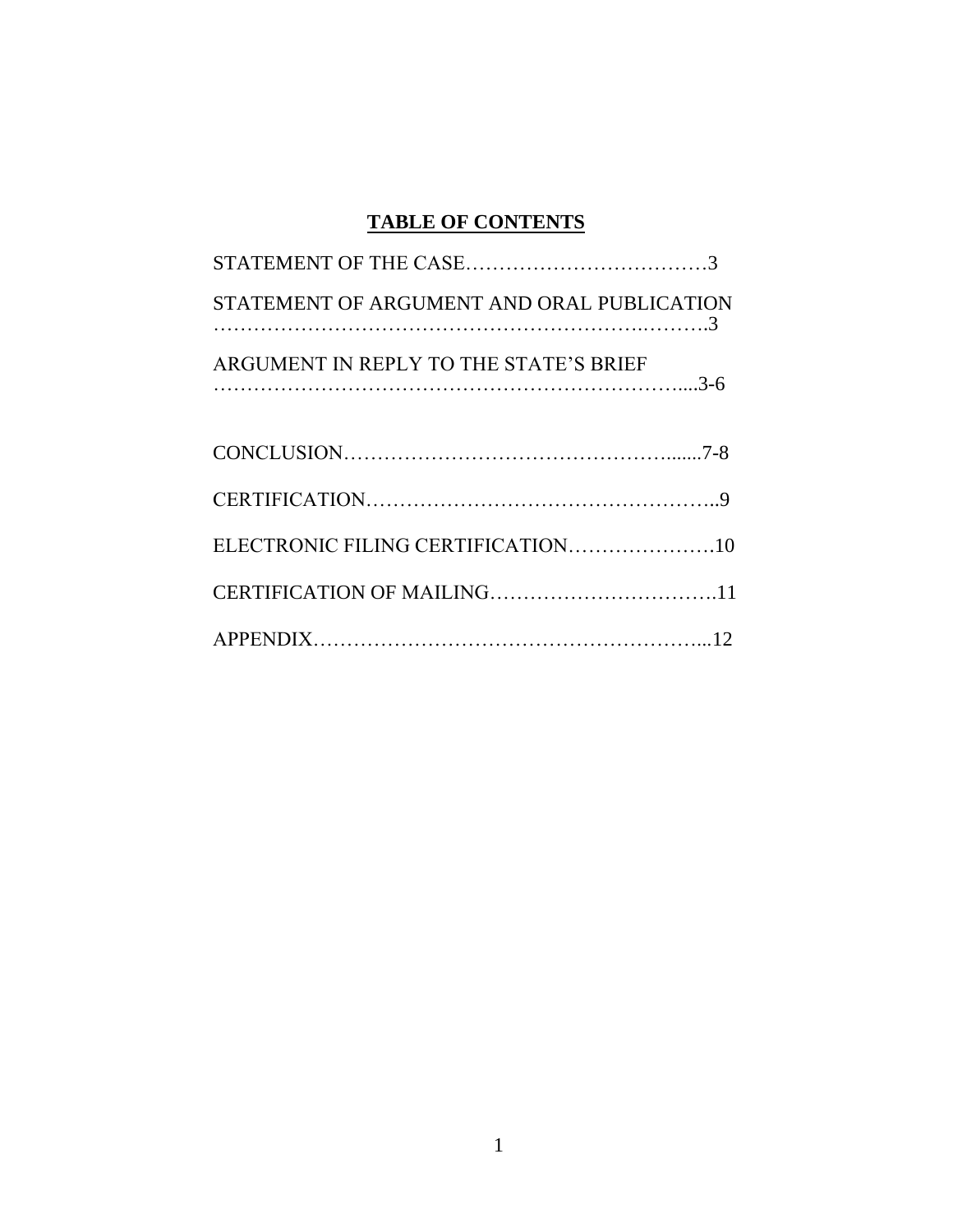# **TABLE OF AUTHORITY**

*Alabama v. White, 496 U.S. 325 (1990)*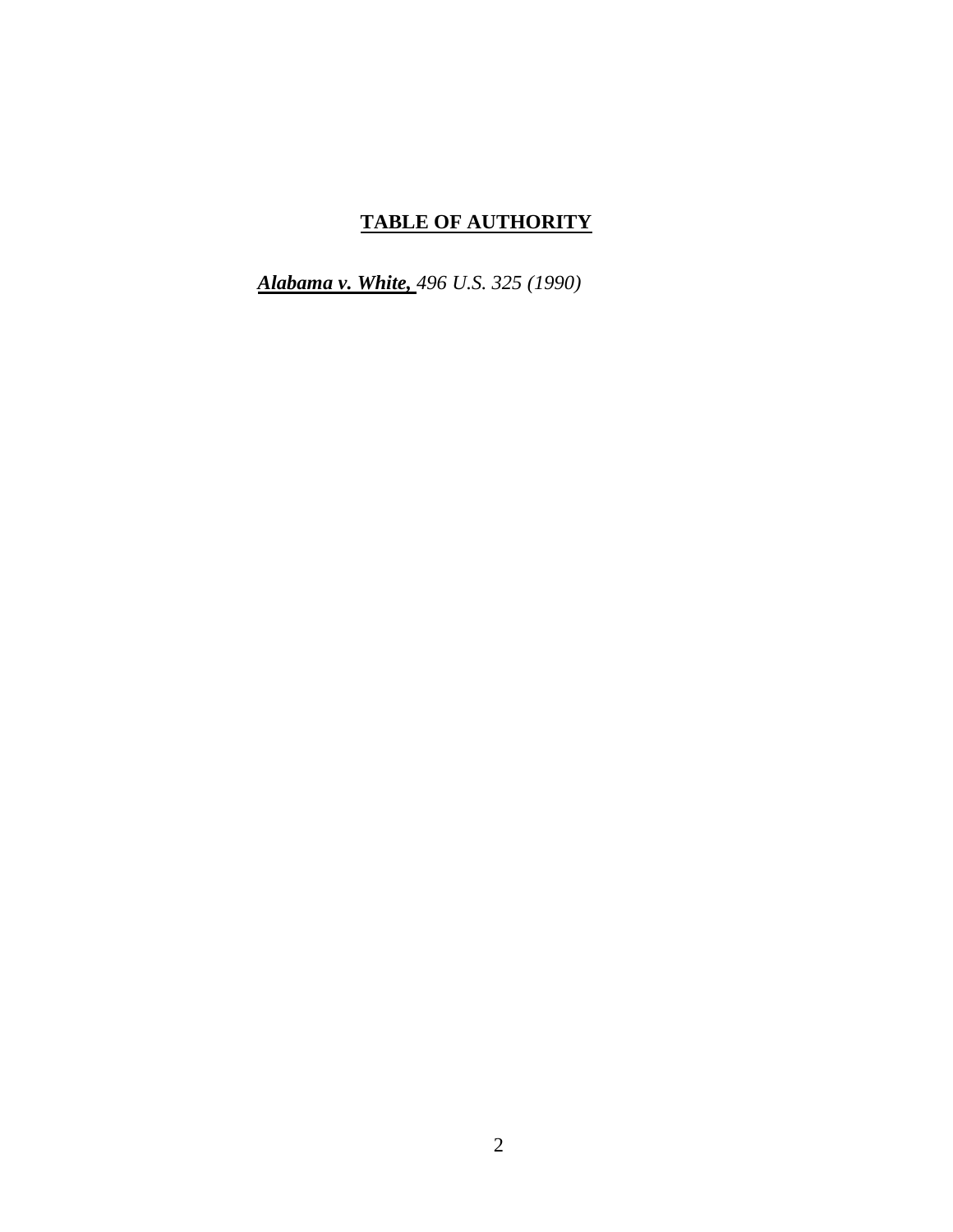#### **STATEMENT OF THE CASE**

 This is a reply to a brief submitted by the Eau Claire County District Attorney in an appeal of a conviction for operating left of center and operating under the influence of a drug to a degree which rendered Appellant incapable of safely driving. It was and is Appellant's position that no proof or competent evidence was entered by the State to sustain these convictions.

#### **STATEMENT OF ARGUMENT AND ORAL PUBLICATION**

 The Appellant reiterates the request for oral argument and publication as Appellant believes this case is of statewide importance.

#### **ARGUMENT IN REPLY TO STATE'S BRIEF**

 **I.) The State has identified no credible evidence and produced not a single witness that says clearly, convincingly and satisfactorily that Susan Sandas committed either offense.**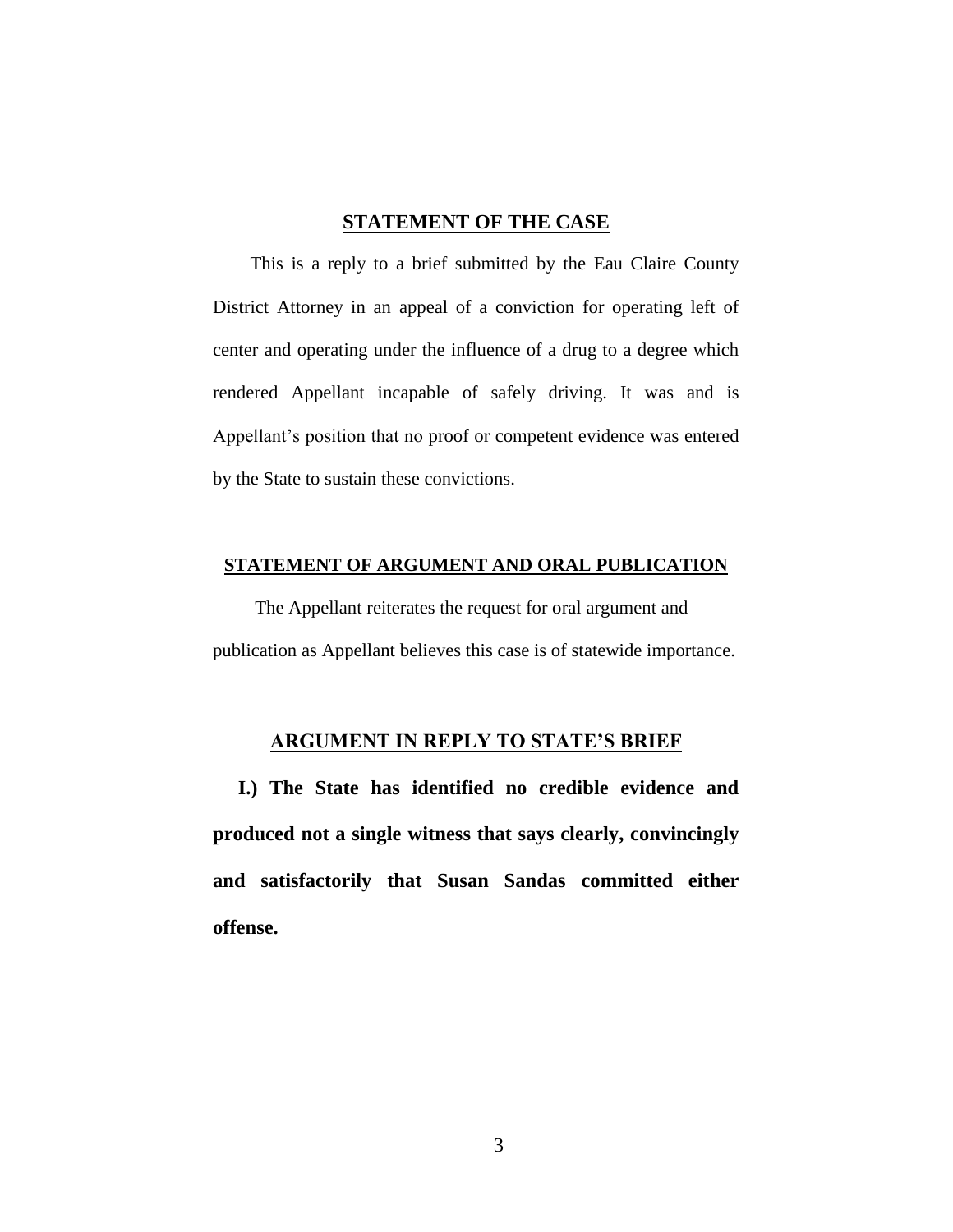**a) Witness Gerk**- claimed he observed bad driving. Witness Officer Porn saw no bad driving at all when he observed Appellant on a main highway making several turns and driving through a very busy business at rush hour.*(See Tr. 95. 6-17).* No law enforcement officer corroborated Gerk's claim with collective knowledge. There was no bad driving in the presence of an officer. While Gerk's story might be the basis for a stop it cannot and should not be the basis for a citation. *See, Alabama v. White*, 496 U.S. 325(1990).

 **What credible evidence was received in this trial that shows Appellant, Ms. Sandas was under the influence of a drug to the point of inability to safely drive.**

**b) Witness Porn and Walters**- Neither arresting officer is a trained Drug Recognition Expert. One officer ignored National Highway Traffic Administration standards by giving Ms. Sandas certain lower body balance tests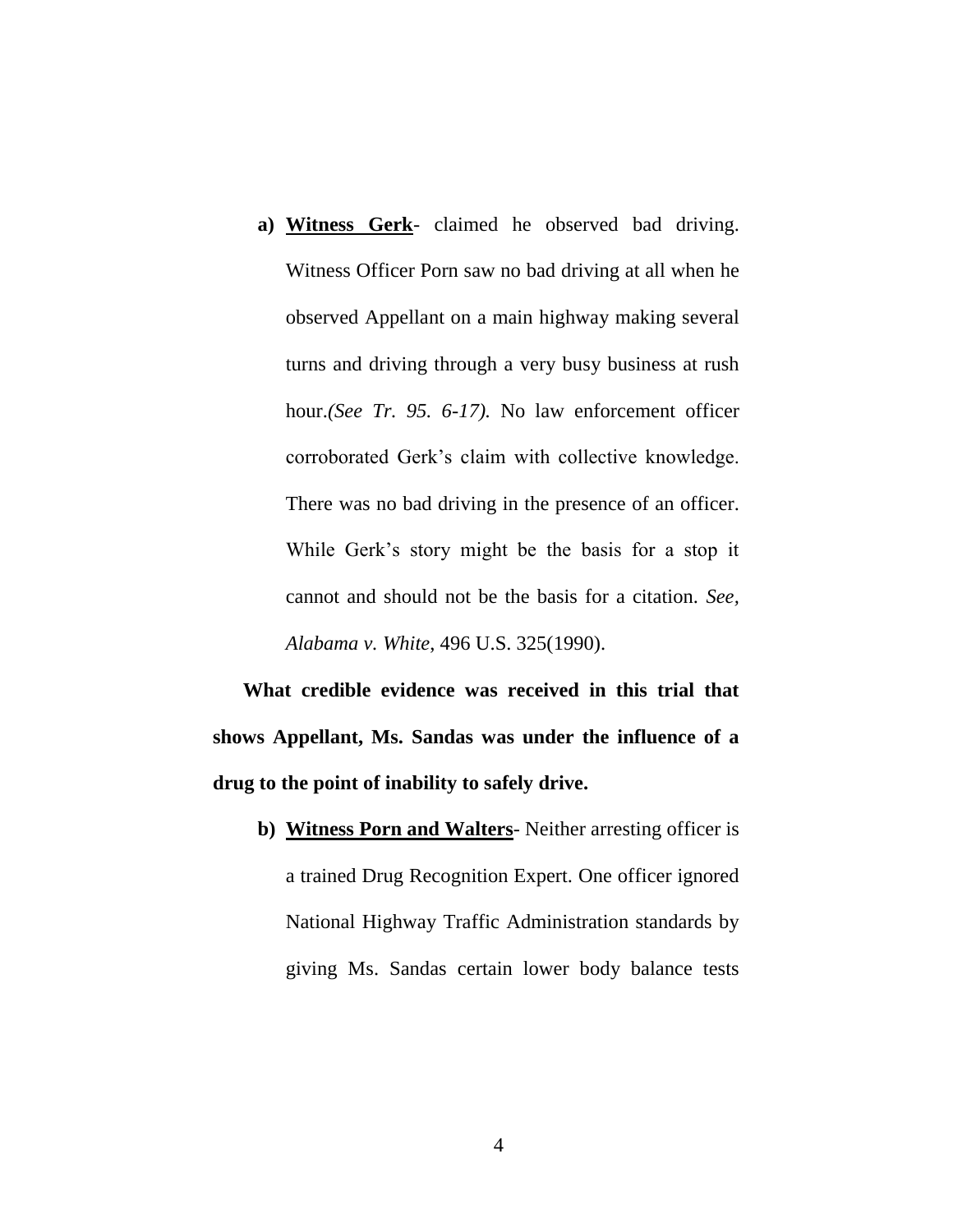after she had had recent knee surgery. It should be noted that on this critical issue the officer was untruthful at a Pre-trial Motion hearing and later admitted to changing his story. *(See, Tr. 138. 2-6).* It is important to at trial also that neither of these officers are qualified to testify about any level of impairment from drugs. *(See, Tr. 138. 20-25; 139. 1-2).* It should be noted that the facts show Ms. Sandas suffered from sleep deprivation of up to three days before her arrest.

**c) Witness Johnson** – It is abundantly clear that the State's expert could not say that Appellant was impaired to any level let alone the level that she would be incapable of driving. (*See, Tr.179. 22-25).* The question arises then who placed "any" clear, convincing and satisfactory evidence in the record to uphold this verdict.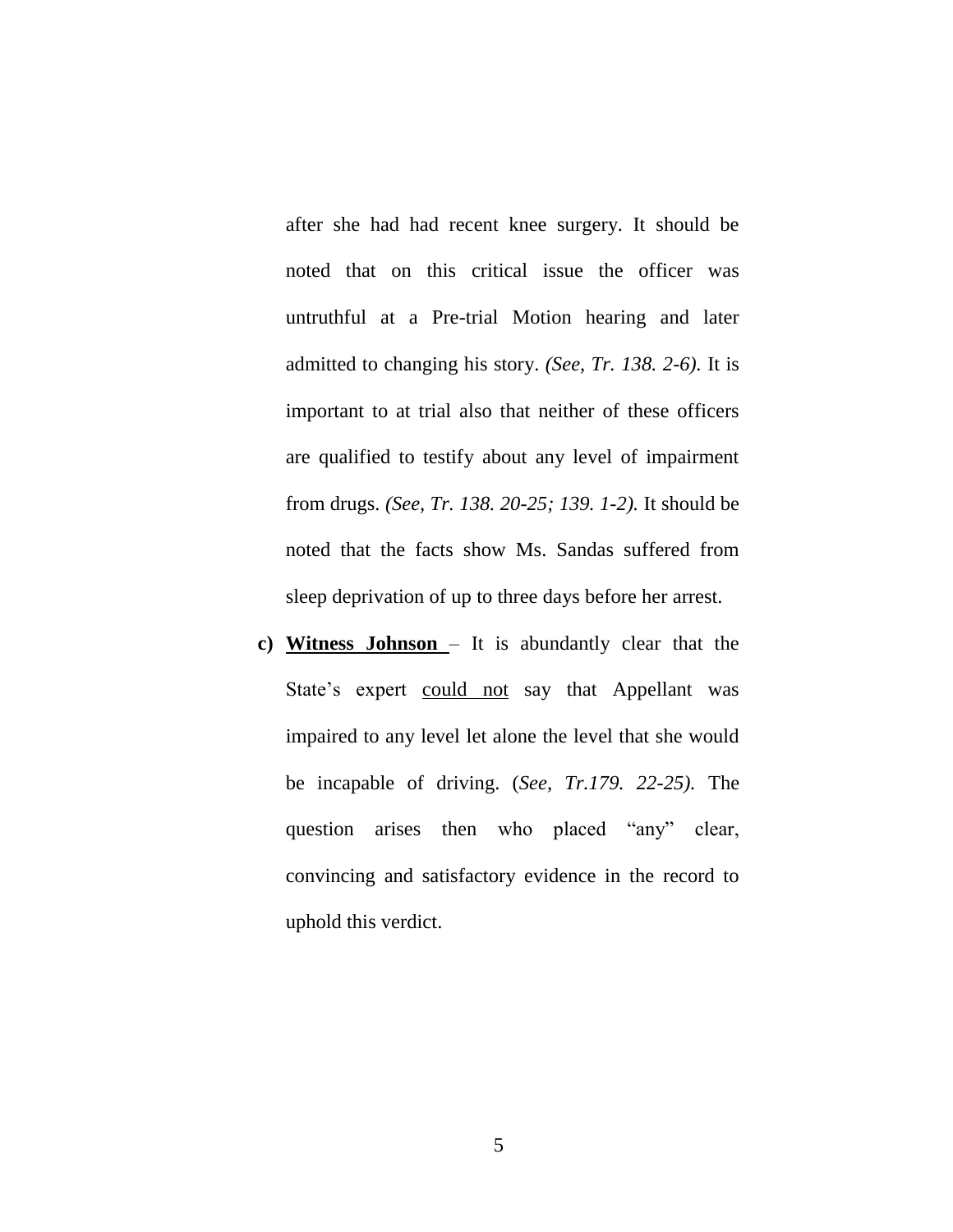#### **d) Defense Witness, Thomas Burr , Forensic Scientist**-

A nationally recognized Forensic Scientist with 47 years of experience testified that the field sobriety tests were unworthy because they were done incorrectly ; i.e. not valid. *(See, Tr.186. 1-25).*Further it was stated that Ms. Sandas' sleep deprivation is very similar to the common signs of intoxication. (*See, Tr.187.1-12).* Most importantly however is the statement that:

**"I** *don't think there's any evidence that would allow one to make that conclusion that she was impaired by those drugs."*

This testimony plus that of Dr. Alfuth of the Mayo Clinic (*See, Tr. 148. 10-13)* it should be absolutely clear that she (Appellant)was not impaired by drugs while driving her car.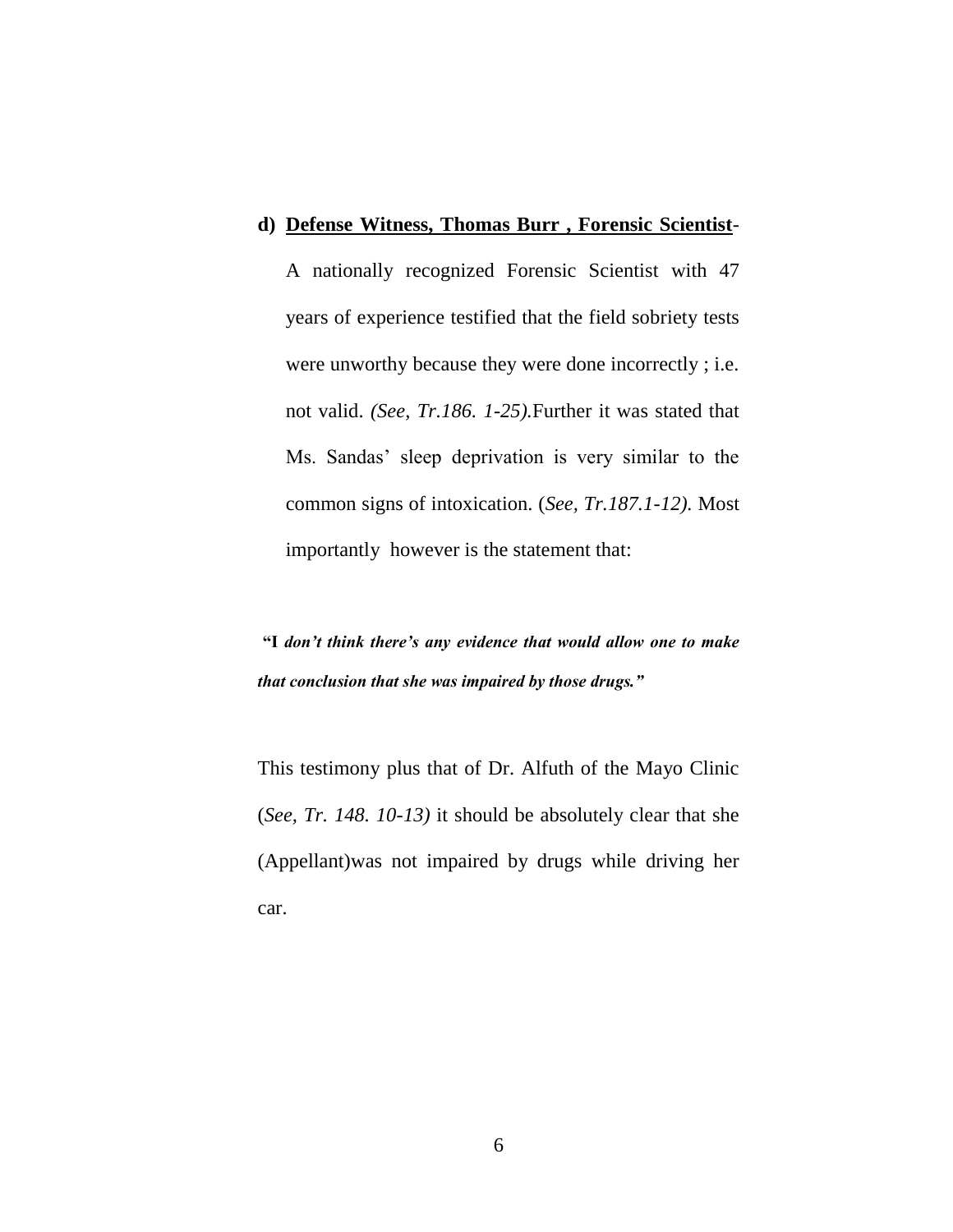#### **CONCLUSION**

 The State of Wisconsin obviously to this writer wanted to win this case at any cost and got what they wanted by poisoning the jury with irrelevant and at times prejudiced remarks and question that were intended to make Appellant look like a crazy woman on drugs. A look at the transcript and the facts show otherwise. The State knew because of Mr. Johnson, the State's Chemist, that they couldn't prove impairment. Instead they embarked on a legal smear campaign and achieved the deserved result. Ms. Sandas, a Registered Nurse had suffered from three days of lack of sleep. She followed her physician's instructions and took her medicine for pain. While perhaps driving badly she was not and was never impaired by drugs to the point of unsafe operation. The prosecution was a persecution and a detached review of the facts and testimony will undoubtedly show Appellant's innocence.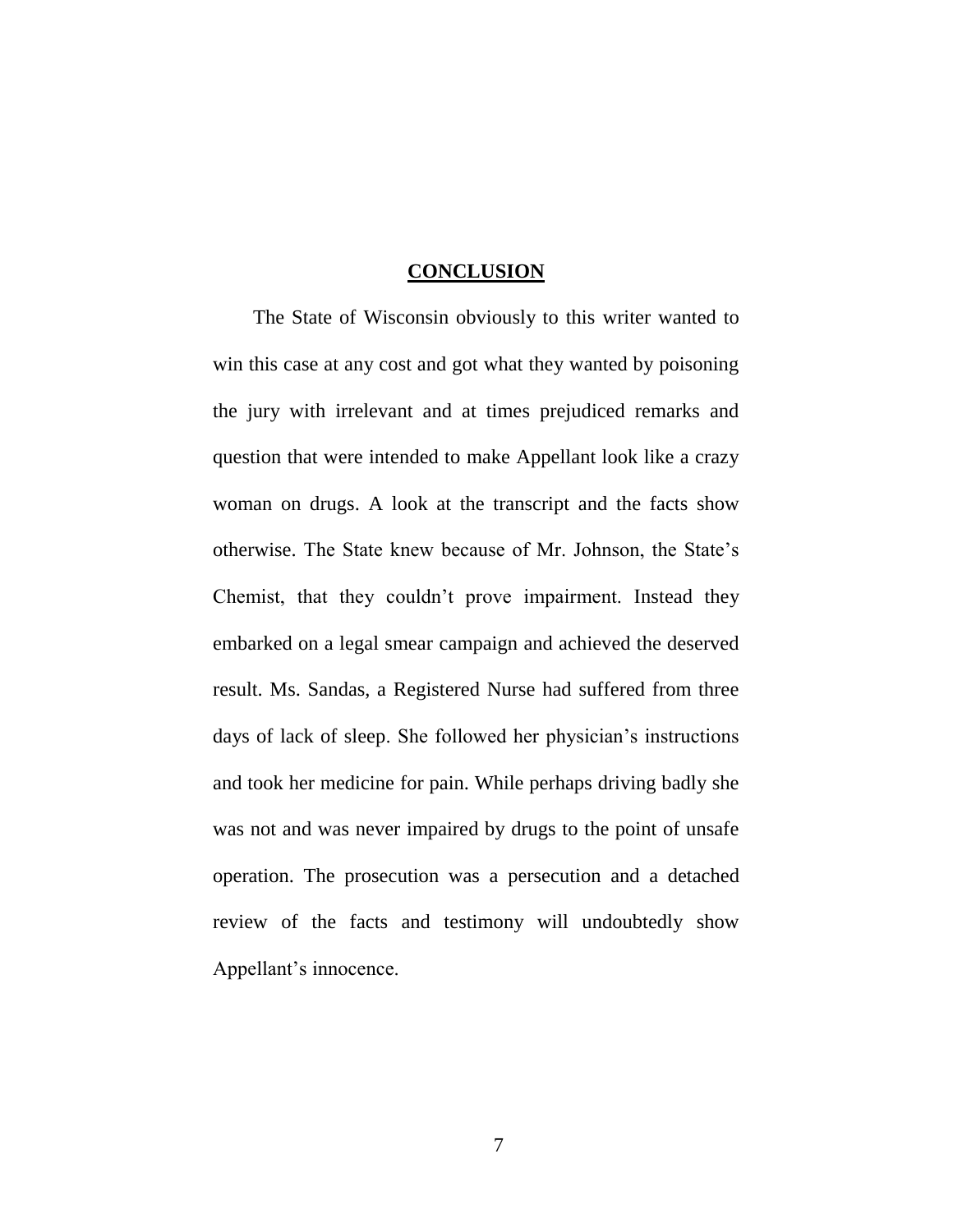Dated this \_\_\_\_\_ day of \_\_\_\_\_\_\_\_\_\_\_\_\_, 2015.

Michael M. Rajek- 1015231 306 South Barstow Street, Suite105 Eau Claire, WI 54701 (715)835.611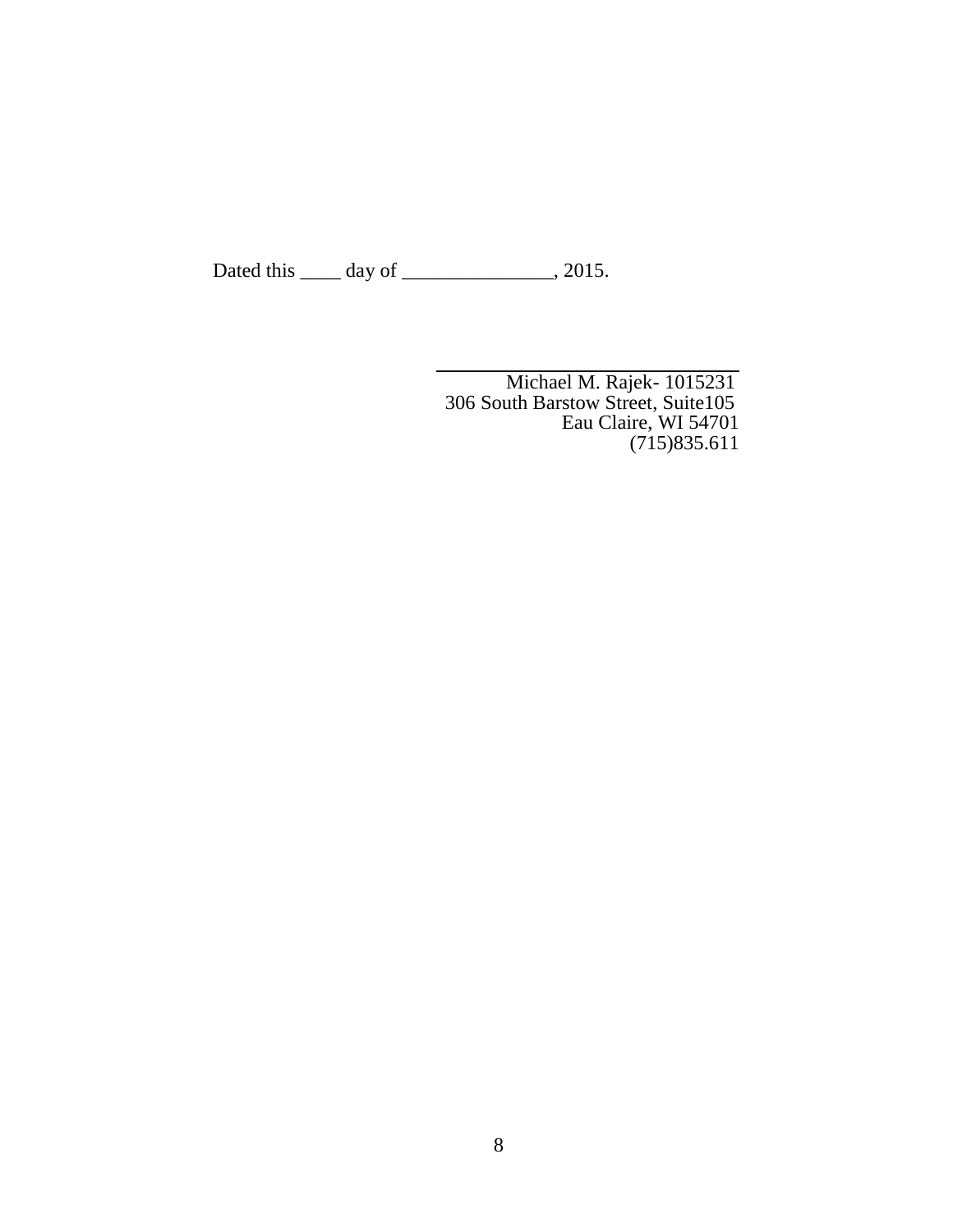#### **CERTIFICATION**

 I hereby certify that this brief conforms to the rules contained in §809.19(8)(b) and (c) for a brief produced with proportional serif font: minimum printing resolution of 200 dots per inch, 13 point body text, 11 point for quotes and footnotes, leading of a minimum of 2 points , maximum of 60 characters per full line of body text. The length of the brief is *1,190* words. This brief was prepared using *Microsoft Office* word processing software. The length of the brief was obtained by the use of Word Count function of the software.

Dated this \_\_\_\_\_\_\_\_ day of \_\_\_\_\_\_\_\_\_\_, 2015.

 Michael M. Rajek- 1015231 306 South Barstow Street Suite, 105 Eau Claire, WI 54701 (715)835.611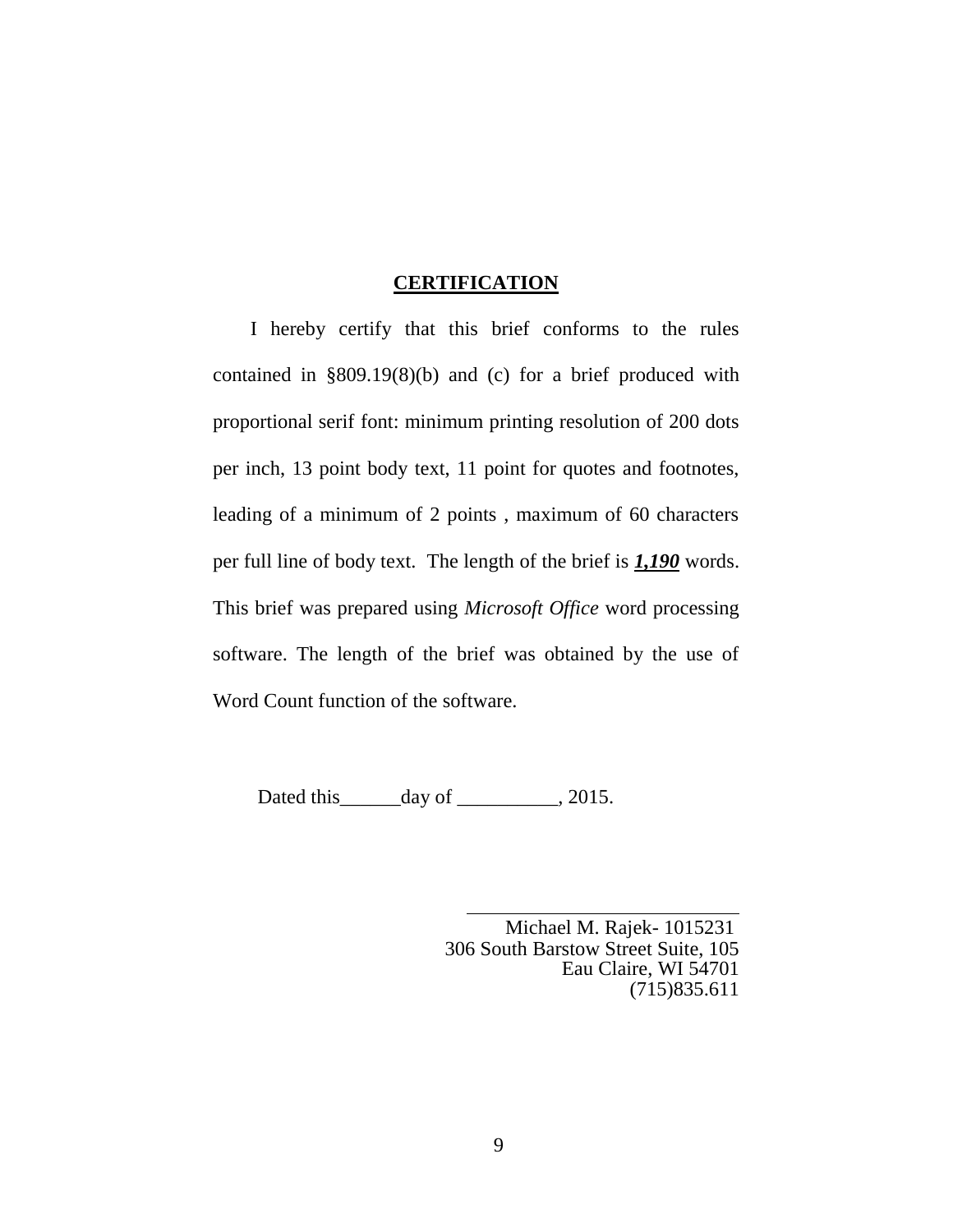### **ELECTRONIC FILING CERTIFICATION**

I hereby certify that the text of the electronic copy of the brief is identical to the text of the paper copy of the brief. Dated in Eau Claire, Wisconsin the \_\_\_\_\_\_\_\_\_day of 2015.

> Michael M. Rajek- 1015231 306 South Barstow Street Suite, 105 Eau Claire, WI 54701 (715)835.6111

> > Dated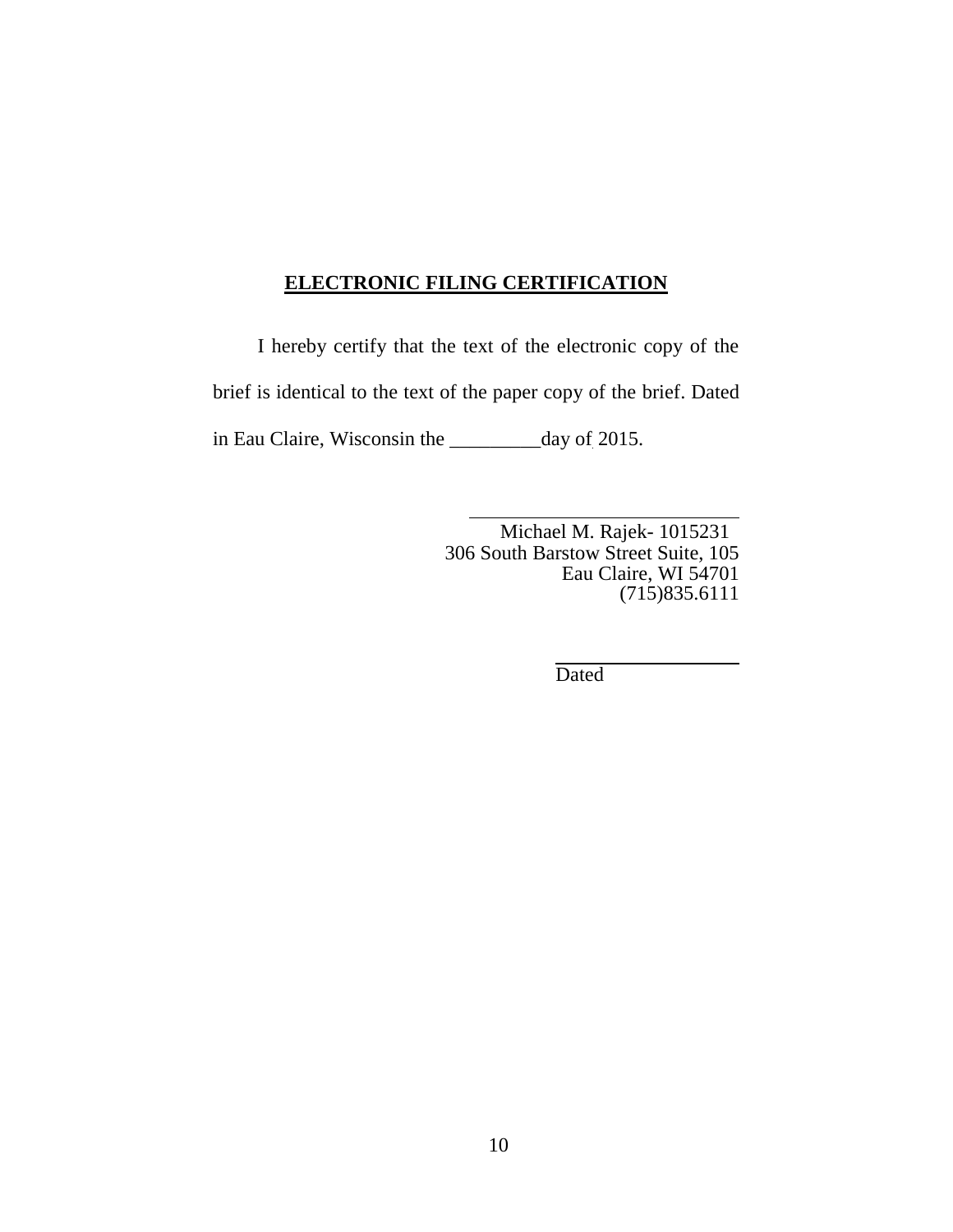## **CERTIFICATION OF MAILING**

I certify that this brief was deposited in the United States mail

for delivery to the Clerk of Court of Appeals by first-class mail,

or other class of mail that is at least expeditious, on the

 $\frac{day}{x}$  of  $\frac{1}{2015}$ .

 Michael M. Rajek- 1015231 306 South Barstow Street Suite, 105 Eau Claire, WI 54701 (715)835.6111

Dated